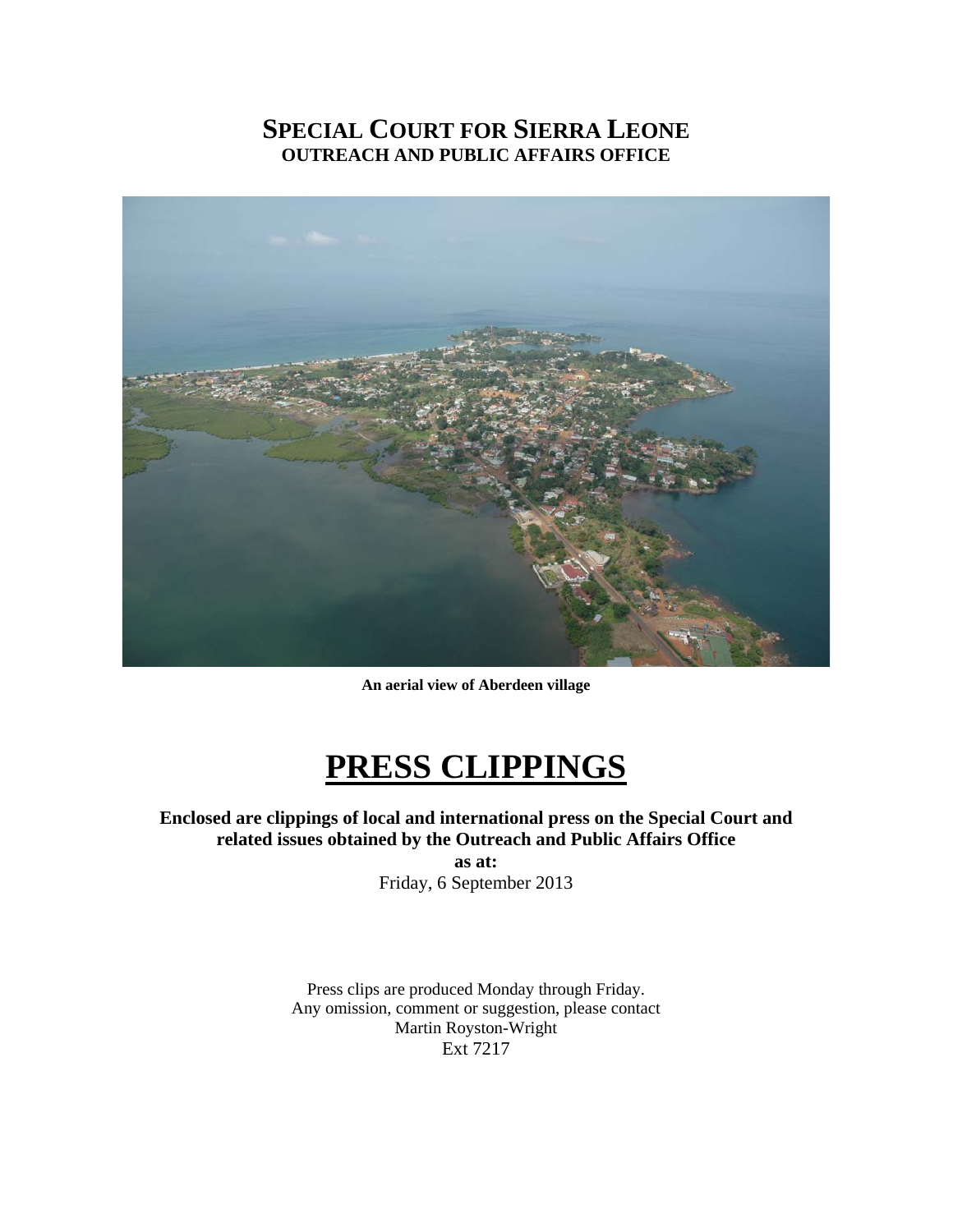| <b>International News</b>                                                                   |             |
|---------------------------------------------------------------------------------------------|-------------|
| Die großen Prozesse in Den Haag / Europe Online Magazine                                    | Page 3      |
| N.J. Congressman Proposes Syrian Tribunal As An Alternative to U.S. Strikes / NJ.com        | Page 4      |
| The Price of Peace / <i>Project Syndicate</i>                                               | Pages 5-6   |
| Kenya MPs Vote To Withdraw From ICC / BBC                                                   | Pages 7-8   |
| ICC Says Cases Against Kenyan President, Deputy Will Go Ahead / Reuters                     | Pages 9-10  |
| Rights Campaigner Says Ruto Must Appear Before ICC / Voice of America                       | Page 11     |
| Trial of Kenyan Leaders Thrown in Limbo / The Globe and Mail                                | Pages 12-13 |
| Why it's Never Too Late to Prosecute War Criminals / The Globe and Mail                     | Pages 14-15 |
| War Crimes, International Law and the "Perception Management of Genocide" / Global Research | Pages 16-19 |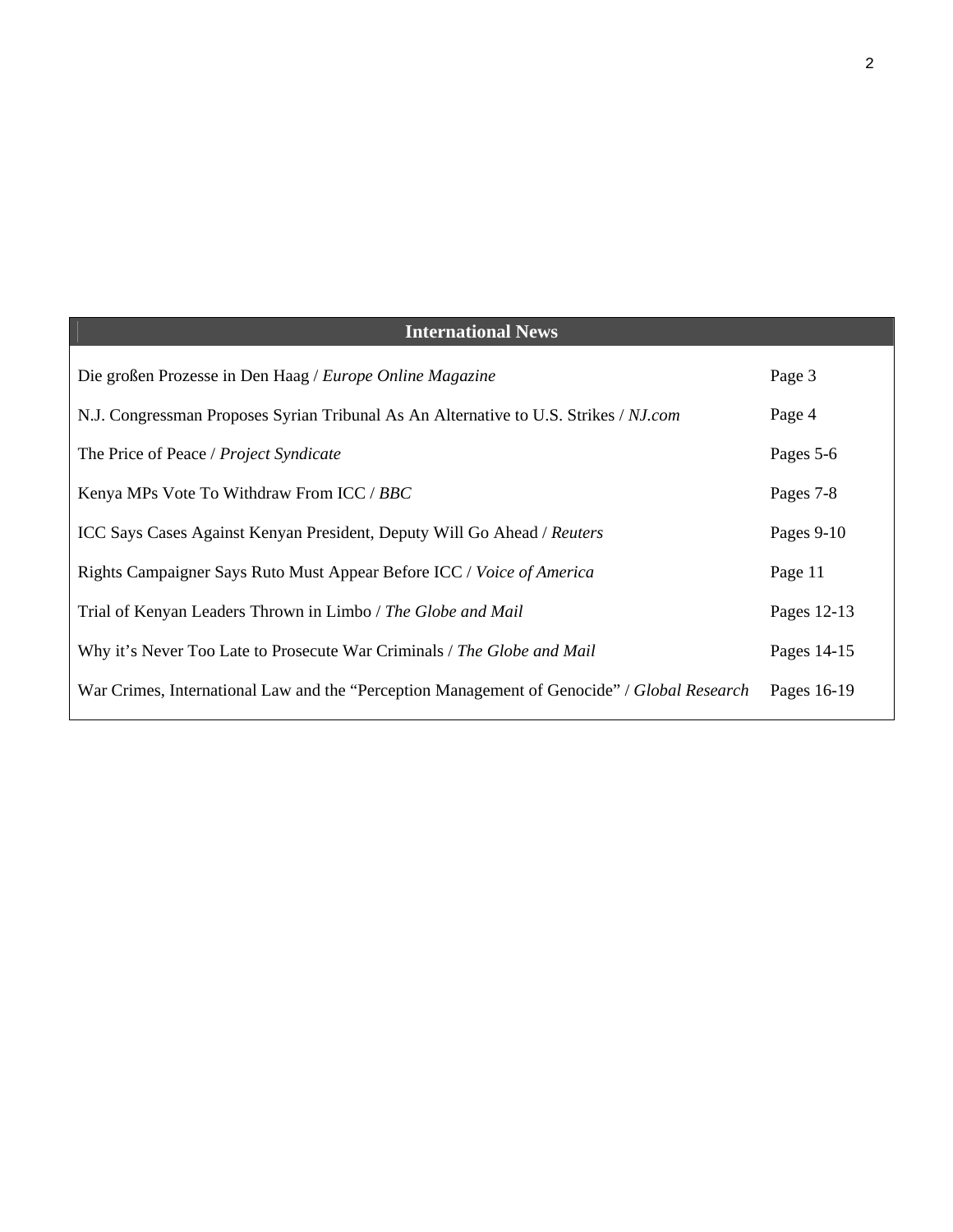# Europe Online Magazine

Tuesday, 3 September 2013

## **Die großen Prozesse in Den Haag**

-SNIP-

Bisher gab es erst ein Urteil gegen einen ehemaligen Staatschef in Den Haag. Das Sondertribunal zu Sierra Leone verurteilte 2012 Charles Taylor (65), den ehemaligen Präsidenten von Liberia, zu 50 Jahren Gefängnis für Kriegsverbrechen im Nachbarland Sierra Leone. Anklage und Verteidigung legten Berufung ein. Dazu fällen die Richter am 26. September ihr Urteil.

Until now there is been only one judgement against a former head of state in The Hague. In 2012, the Special Court for Sierra Leone sentenced Charles Taylor (65), the former President of Liberia, to a 50 year prison sentence for war crimes in neighbouring Sierra Leone. Both Prosecution and Defence have appealed. The Judges will deliver their judgement on 26 September.

-SNIP-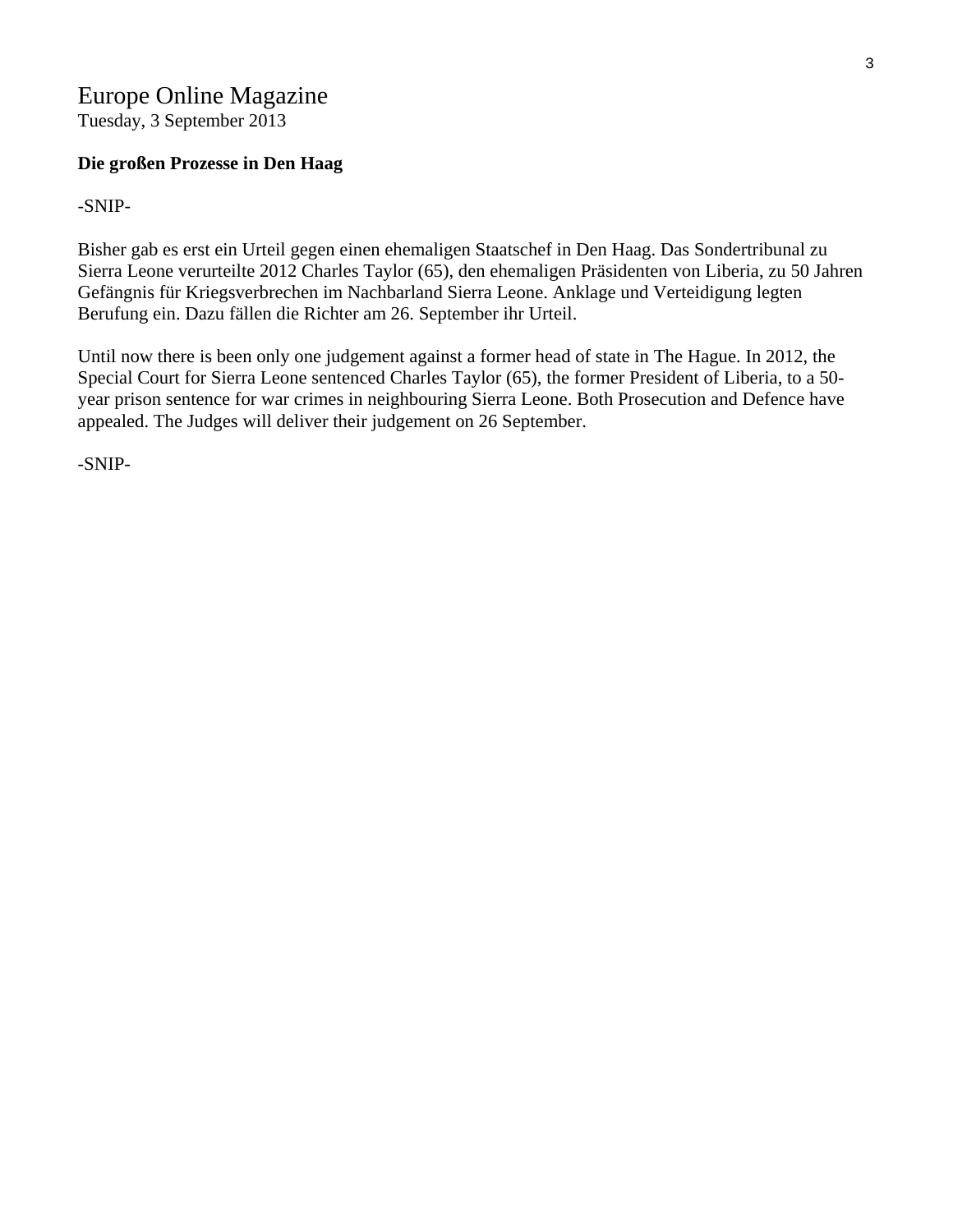# NJ.com Thursday, 5 September 2013

#### **N.J. Congressman proposes Syrian tribunal as an alternative to U.S. strikes**

#### By Christopher Robbins/NJ.com

WASHINGTON – A New Jersey congressman weighing whether to support President Barack Obama's call for punitive strikes against Syria is proposing a specialized court to investigate and punish war crimes committed in the country's civil war.

U.S. Rep. Chris Smith (R-4th) peppered U.S. Secretary of State John Kerry with tough questions on American foreign policy Wednesday, asking whether an American response could have unforeseen consequences or unnecessarily put civilian populations in the way of harm.

Kerry, U.S. Secretary of Defense Chuck Hagel and Chairman of the Joint Chiefs of Staff Gen. Martin Dempsey appeared before the House Foreign Affairs Committee to lay down the Obama Administration's argument for attacking Syria in response to the use of chemical weapons against the civilian population.

Comparing action in Syria to the 78-day bombing campaign of Serbian targets in response to the Kosovo genocide, Smith questioned the duration of intervention, asking whether authorization could lead to long term involvement in the conflict.

"How do you define 'limited' and 'short duration,' and what might Assad do in retaliation?" Smith asked. "What contingency plans do we have if and when he attacks in other areas that we may not have anticipated?"

Smith, who signed onto a letter urging the president seek congressional approval before authorizing strikes, is considered undecided on whether to authorize the strikes, but those close to him said he was leaning towards a no vote on Wednesday.

Smith has called for a special tribunal to investigate and prosecute crimes committed by the regime of Syrian President Bashir al-Assad and the rebel groups opposing him.

"I plan on introducing a resolution when Congress reconvenes to authorize the President to establish a specialized Court—the Syrian War Crimes Tribunal—to help hold accountable, all those on either side, including Assad, who had slaughtered and raped in Syria," Smith said. "We have learned lessons from the **Special Court in Sierra Leone**, we have learned lessons from the Rwandan Court, and certainly learned lessons from the Court in Yugoslavia. Establishment of such a court has to be immediate, and I think it could be a rallying point."

Under the plan, the U.S. would call for a Syrian cease fire, then engage the United Nations in the establishment of a court within Syria. America would also provide the Syrian court with any information or evidence needed.

The tribunal could be an alternative to military strikes, Smith said.

"You yourself said, Mr. Secretary, you would send them to jail, well let's send them to jail," Smith said. "Killing people—and not targeting Assad himself—may be accountability. but I think there are other more humane and efficacious alternatives."

Smith argued that similar tribunals in Rwanda, former Yugoslavia and Sierra Leone were effective in finding and punishing the perpetrators of genocide and other war crimes.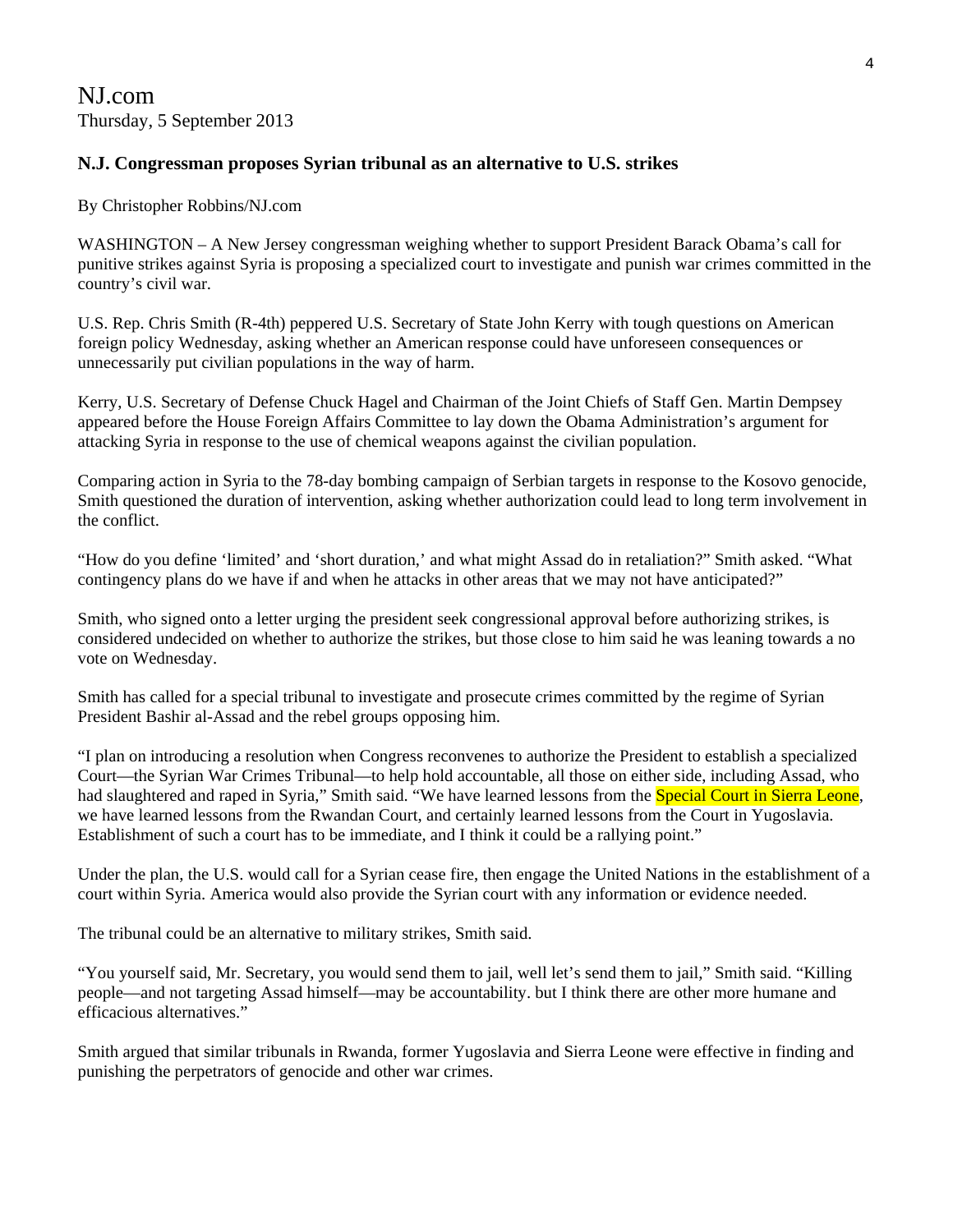Project Syndicate Friday, 6 September 2013 Opinion

#### **The Price of Peace**

#### By Shlomo Ben-Ami

MADRID – The relationship between peace and justice has long been the subject of polarizing debates. Some argue that the pursuit of justice impedes conflict-resolution efforts, while others – including International Criminal Court (ICC) Chief Prosecutor Fatou Bensouda – contend that justice is a prerequisite for peace. As President Juan Manuel Santos leads Colombia through the most promising peace talks in five decades of brutal conflict with the Revolutionary Armed Forces of Colombia (FARC), he will have to consider this question carefully.

The Nuremberg trials, which followed Nazi Germany's unconditional surrender in World War II, provide an ideal model for post-conflict justice. But, in conflicts in which no side has been defeated, the peacemaker's job becomes more challenging. Given what is at stake, a trade-off between reconciliation and accountability may well be inescapable.

Since 1945, more than 500 cases of amnesty in post-conflict transitions have been recorded; since the 1970's, at least 14 states – including Spain, Mozambique, and Brazil – have given amnesty to regimes guilty of serious human-rights violations. In South Africa, amnesty was a key feature of the "truth and reconciliation" process that facilitated the peaceful transition from more than four decades of whiteminority rule to democracy.

Similarly, in 2003, Nigeria's president offered asylum to his Liberian counterpart, Charles Taylor, on the condition that Taylor retire from politics, thereby helping to end the rebellion against him. (In this case, justice was later served; in 2012, the ICC convicted Taylor of 11 counts of aiding and abetting war crimes in Sierra Leone, making him the first former head of state to be convicted for such crimes by an international tribunal since Nuremberg.)

Although it may be painful to offer a safe exit to war criminals and human-rights abusers, the prospect of ending the suffering of civilians can take priority over a principled stand for justice. Who today would oppose amnesty for Syrian President Bashar al-Assad if it ended the brutal civil war that has led to more than 100,000 deaths and created nearly two million refugees (including more than a million children) in just two years?

This is precisely the dilemma that Santos now faces. Given the innumerable atrocities that the FARC have committed, the prospect of suspending punishment is difficult to accept. But prolonging a conflict that has already led to more than 200,000 deaths and displaced roughly five million people is in no one's interest.

With Colombia's recent accord on agrarian reform having resolved the conflict's root cause, the question of transitional justice has become the determining factor in whether the peace process will succeed. If impunity for perpetrators of crimes against humanity, however morally repugnant, could protect potential future victims by ending the conflict, accepting such an outcome may well be worth sacrificing a full measure of justice for past victims.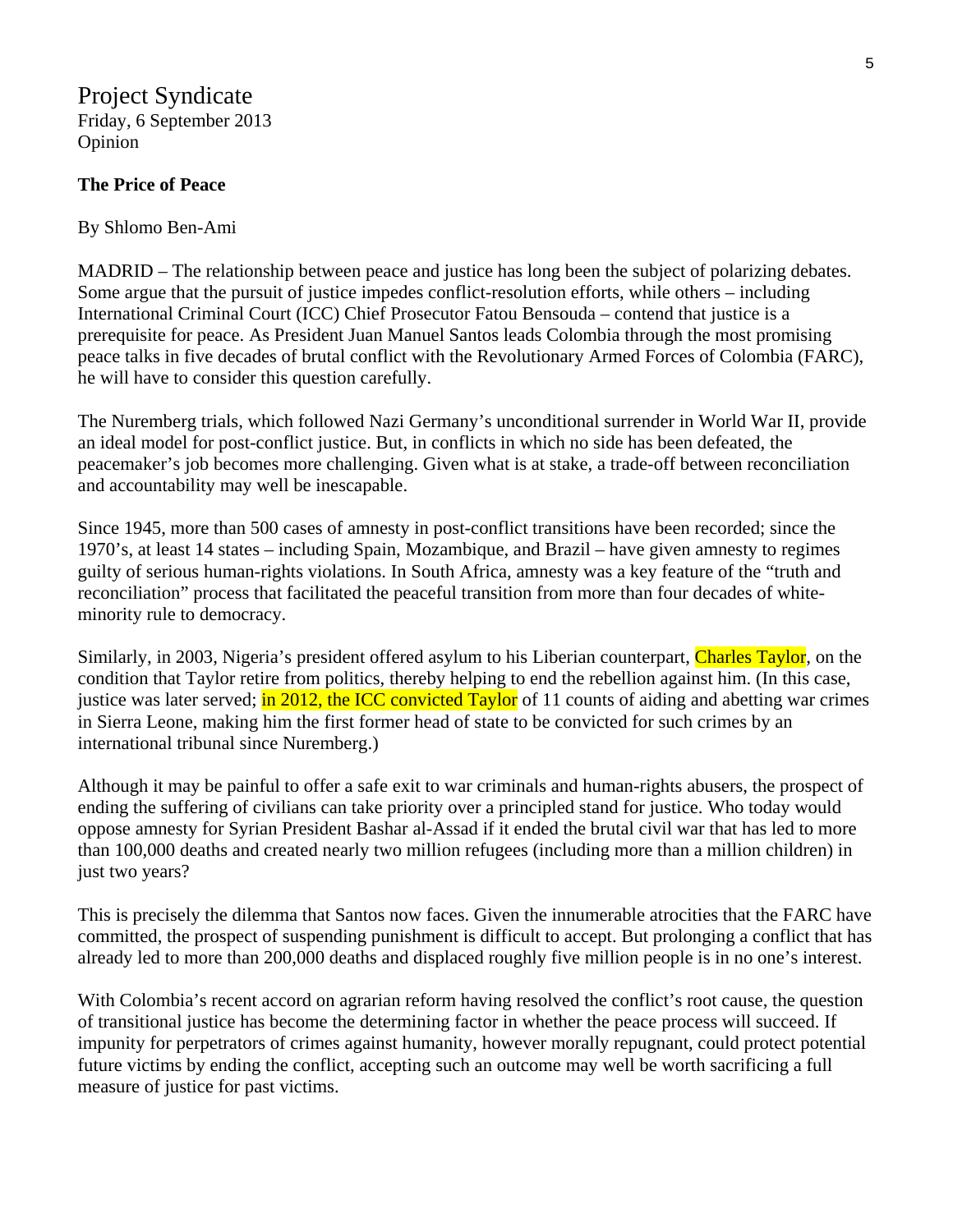Rather than launching an uncompromising campaign to defeat the insurgents, Santos has pursued the more politically challenging course: a negotiated settlement. This suggests a willingness to do whatever it takes to protect long-suffering rural communities from continued violence.

Santos would certainly not be the first head of state to go silent on accountability. In 2003, the United States and the European Union acquiesced to an accord that formally ended the Democratic Republic of the Congo's civil war, which had claimed nearly four million lives, though the agreement lacked provisions to hold war criminals accountable. The same is true for Sudan's 2005 Comprehensive Peace Agreement, which ended a 22-year civil war in which more than two million died.

In these cases – as in Colombia today – a fundamentalist approach to transitional justice was not feasible. Rather, justice had to be applied according to the specific political conditions that brought about the transition. After all, transitional justice is essentially a political solution, a historic contract of national reconciliation – not a strictly judicial matter.

For Santos, reconciling peace and justice in a complicated domestic political context may require alternative formulas, such as reduced sentences, community penalties, conditional verdicts, or asylum in third countries. But none of these options, let alone amnesty, should be allowed unless the demobilized insurgents cooperate fully with the courts, including by disclosing all of their crimes.

Following this logic, FARC leader Pablo Catatumbo has acknowledged the "pain and acts of cruelty" that the guerillas have committed and has requested a collective pardon that would cover human-rights violations committed by both the FARC and state security forces. He has also insisted on the identification and compensation of victims as a prerequisite for peace and national reconciliation.

When conflict-resolution efforts are on the line, a single-minded quest for retribution often is the wrong option. Archbishop Desmond Tutu, a leader of South Africa's democratic transition, has described an alternative – restorative justice – that focuses on "the healing of breaches, the redressing of imbalances, [and] the restoration of broken relationships." With this constructive, forward-looking understanding of justice in mind, Santos, too, can succeed, thereby securing the peaceful, secure future that Colombians deserve.

*Shlomo Ben-Ami, a former Israeli foreign minister who now serves as Vice President of the Toledo International Center for Peace, is the author of Scars of War, Wounds of Peace: The Israeli-Arab…*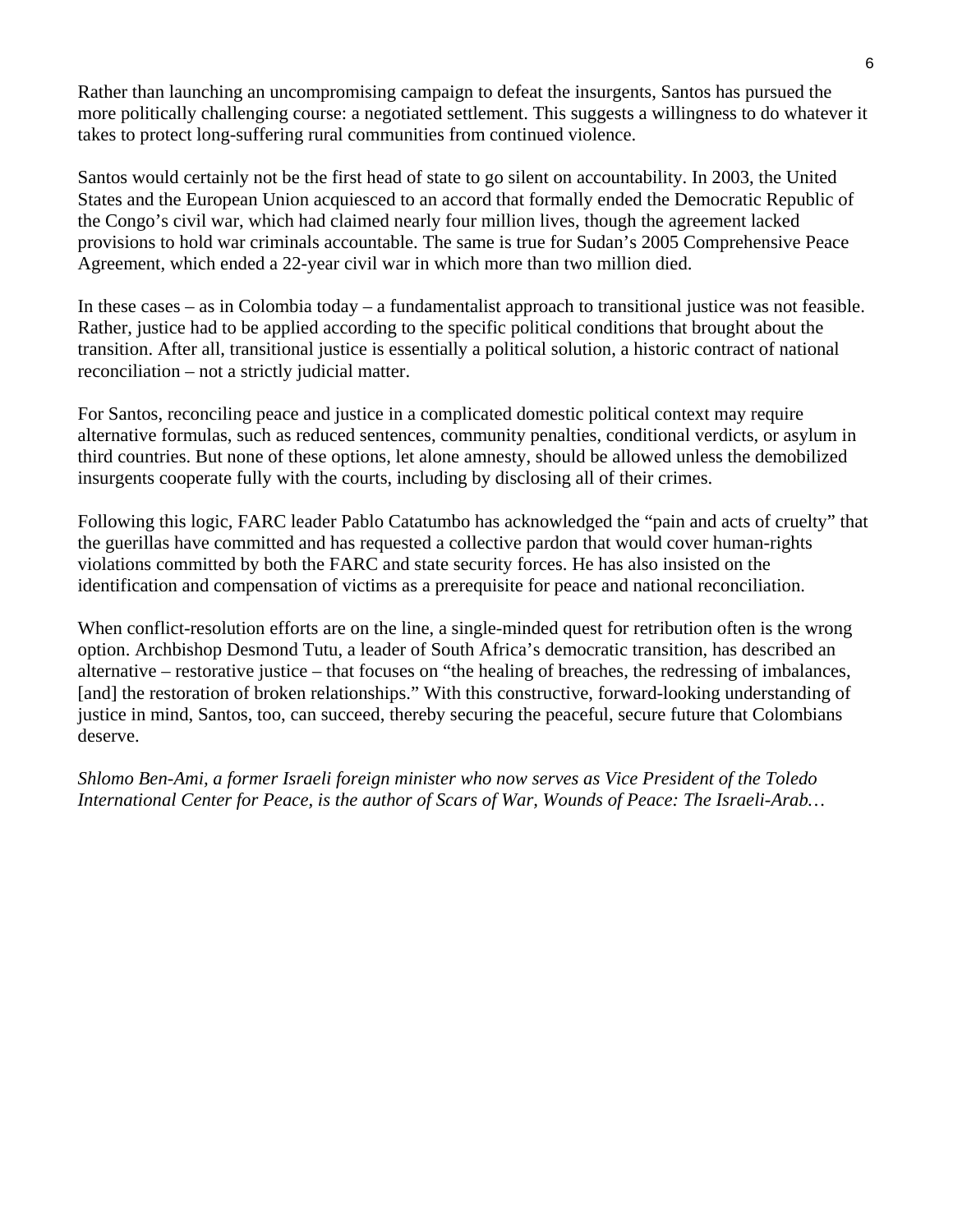# BBC Thursday, 5 September 2013

# **Kenya MPs vote to withdraw from ICC**



The African Union wants the ICC to drop the charges against Uhuru Kenyatta

Kenyan MPs have approved a motion to leave the International Criminal Court (ICC) following an emergency debate.

A bill to this effect is expected to be introduced in the next 30 days, after opposition MPs boycotted the vote.

The ICC has charged President Uhuru Kenyatta and Deputy President William Ruto with crimes against humanity, which they both deny. Mr Ruto's trial is due to start in The Hague next week.

The ICC said the cases would continue even if Kenya pulled out.

The charges against both Mr Kenyatta and Mr Ruto stem from violence that broke out after disputed elections in 2007, in which more than 1,000 people were killed and 600,000 forced from their homes.

Mr Kenyatta is to go on trial in November.

#### **'Defend Kenya's sovereignty'**

They were on opposite sides during the 2007 election but formed an alliance for elections in March this year, and analysts say the ICC prosecutions bolstered their campaign as they portrayed it as foreign interference in Kenya's domestic affairs.

The BBC's Gabriel Gatehouse reports from the capital, Nairobi that even though the vote does not halt the cases, it sends a powerful signal of defiance to The Hague - a sentiment that is becoming increasingly popular, in Kenya and across much of Africa.

No other country has withdrawn from the ICC.

Kenya's parliament is dominated by the Jubilee coalition formed by Mr Kenyatta and Mr Ruto.

The motion, tabled by majority leader Adan Duale, said the pair had been "lawfully elected" and the government should take steps to "immediately" withdraw from the Rome Statute, which established the ICC.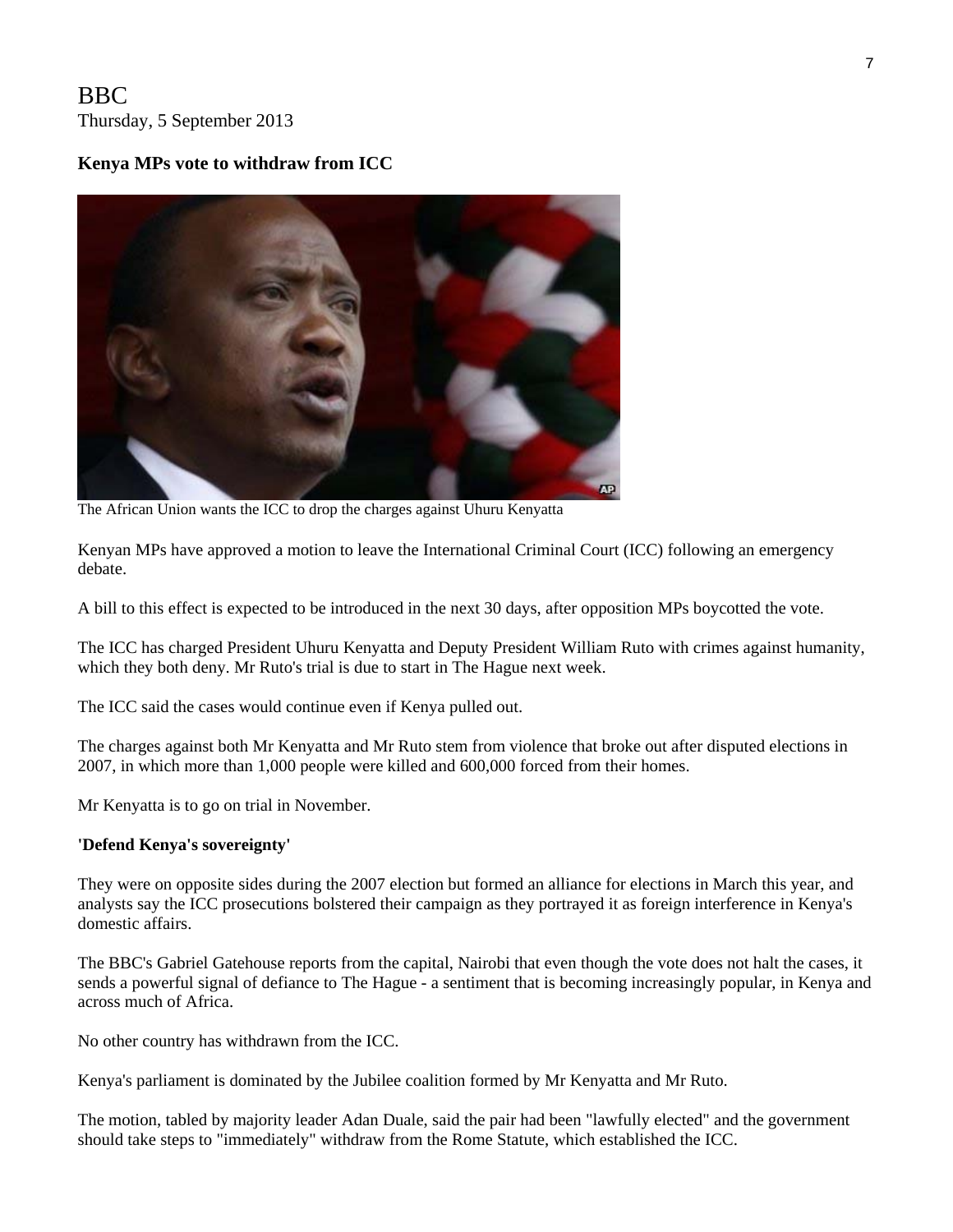The sentence stating that Kenya would "suspend any links, co-operation and assistance" to the ICC was removed during the debate.

Mr Duale noted that the US had refused to sign the Rome Statute to protect its citizens and soldiers from potential politically motivated prosecutions.

"Let us protect our citizens. Let us defend the sovereignty of the nation of Kenya," Mr Duale is quoted as saying.

MPs from the opposition Coalition for Reforms and Democracy (Cord), led by former Prime Minister Raila Odinga, walked out of the debate, calling the motion "capricious" and "ill-considered".

Kenya's withdrawal would not bring "honour to the nation and dignity to our leaders", Cord said in a statement.

"Kenya cannot exist outside the realm of international law," it said.

#### **'Disturbing'**

ICC spokesman Fadi El Abdallah told the BBC's Newsday programme that Kenya's withdrawal would have no bearing on the cases against the two men.

"A withdrawal has an effect only for the future and never for the past," he said.

If Mr Kenyatta and Mr Ruto failed to co-operate, ICC judges "may decide to issue arrest warrants against these accused", Mr Abdallah added.

Amnesty International said the parliamentary motion was the latest in a series of "disturbing initiatives to undermine the work of the ICC in Kenya and across the continent".

"Amnesty International calls on each and every parliamentarian to stand against impunity and reject this proposal," said Netsanet Belay, the group's Africa programme director, in a statement.

Our reporter says that the withdrawal still has to pass at least one more parliamentary hurdle, and could take a year or more to come into effect.

Both Mr Kenyatta and Mr Ruto have repeatedly called for the cases against them to be dropped, saying the charges are politically motivated.

The ICC has refused and says it pursues justice impartially.

In May, the African Union accused the ICC of "hunting" Africans because of their race.

The ICC strongly denies this, saying it is fighting for the rights of the African victims of atrocities.

The ICC was set up in 2002 to deal with genocide, crimes against humanity, war crimes and the crime of aggression.

The court has been ratified by 122 countries, including 34 in Africa.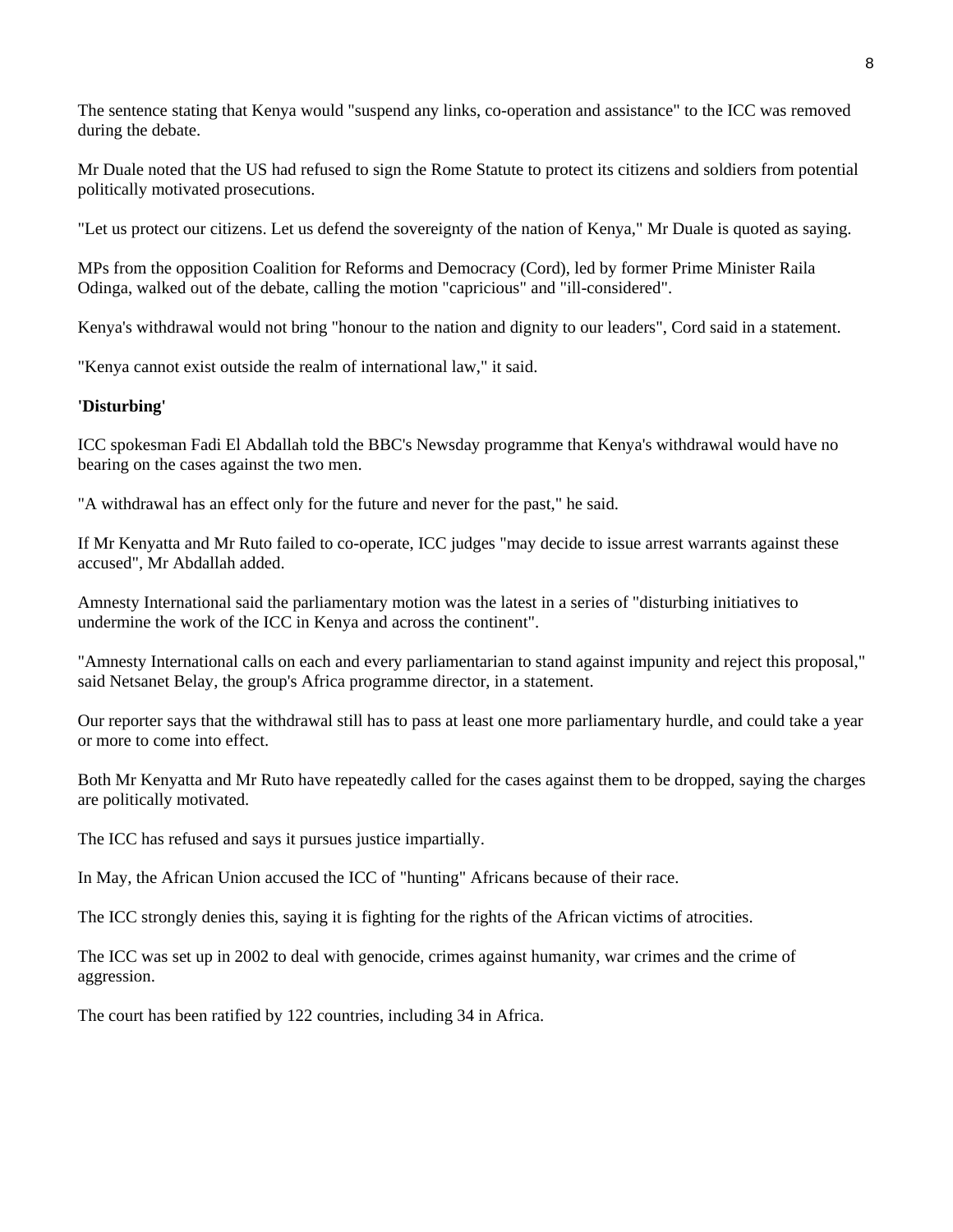# Reuters Thursday, 5 September 2013

### **ICC says cases against Kenyan President, Deputy will go ahead**



#### By Thomas Escritt and James Macharia

#### AMSTERDAM/NAIROBI

The International Criminal Court's cases against Kenya's president and deputy will go ahead, the prosecutor said on Thursday in a statement released hours before the Kenyan parliament votes on withdrawing from the court's jurisdiction.

Chief prosecutor Fatou Bensouda also said relatives of witnesses had been continually approached with bribes and threats to disclose the whereabouts of witnesses in the cases against President Uhuru Kenyatta and deputy William Ruto, who are accused of orchestrating violence after elections in 2007 in which 1,200 people lost their lives.

The two are scheduled to go on trial in The Hague soon - Ruto's trial is set to open next week - despite Kenya's efforts to have the cases dropped or moved closer to home.

"The judicial process is now in motion at the International Criminal Court. Justice must run its course," Bensouda said in a video posted on the court's website.

"Witnesses have gone to great lengths to risk their lives and the lives of their relatives to support our investigations and prosecutions," she added.

Kenya's parliament began debating a motion on Thursday afternoon to withdraw from the Rome Statute that underpins the International Criminal Court.

"I am setting the stage to redeem the image of the Republic of Kenya," Aden Duale, majority leader from Kenyatta's Jubilee coalition, told parliament in a televised session laying out the motion.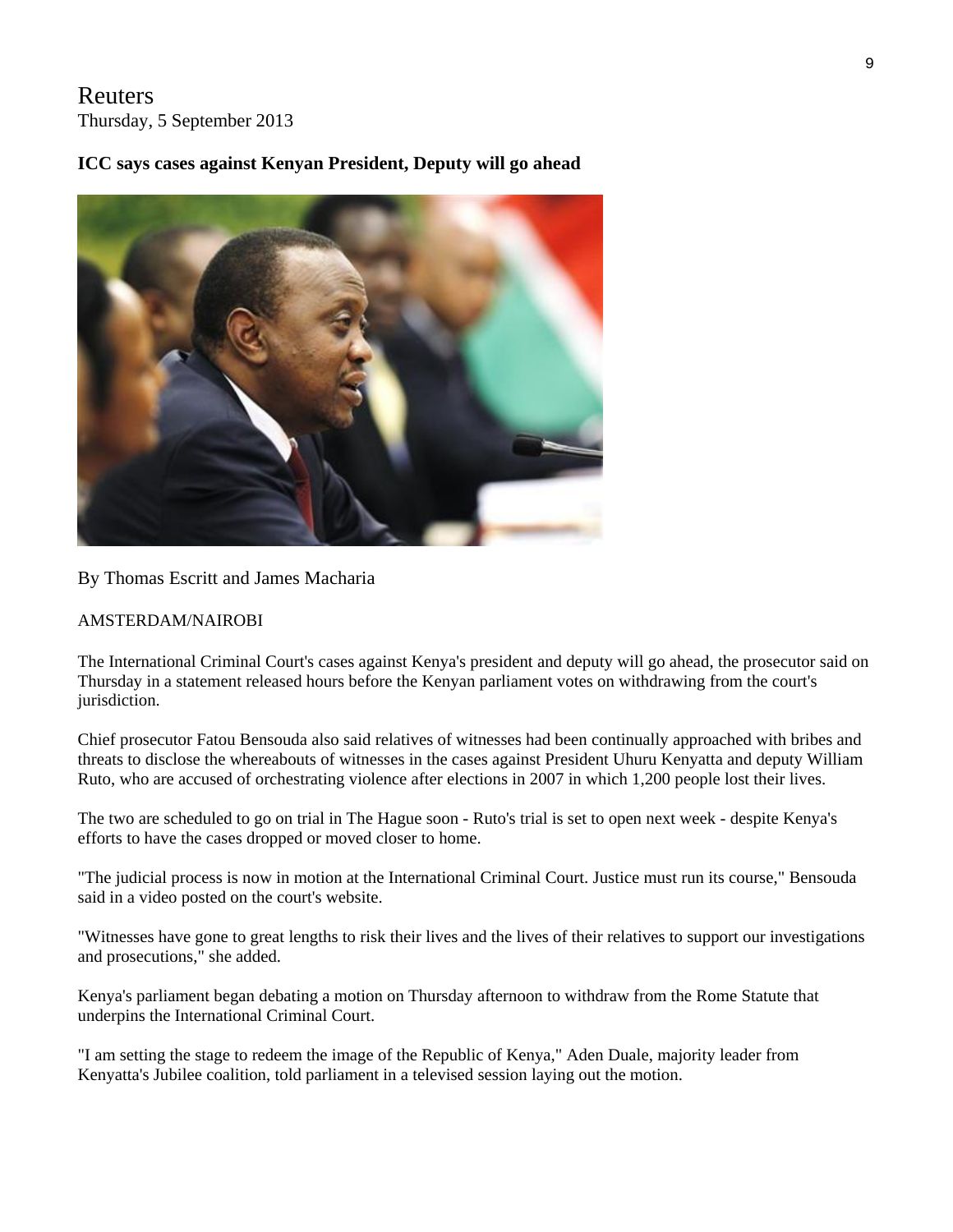Even if Kenya does vote to withdraw, its departure from the first permanent international criminal court would take at least a year and would have no effect on cases already in train, Fadi El Abdallah, the court's spokesman, said on Wednesday.

"It's not possible to stop independent judicial and legal proceedings via a political measure," he said.

The Kenyan president's spokesman was not immediately available for comment, but Ruto's lawyer said he would continue to cooperate with the ICC.

"The deputy president has and will continue to cooperate with the court," said Karim Khan, Ruto's counsel before the ICC.

"He wants to clear his name from this nonsense that's being bandied about."

Khan described as "offensive" Bensouda's claim that the relatives of witnesses against Ruto had been intimidated and said she was trying to divert attention from her office's "amateurish" investigation.

"To seek to create a fog of mystery around the inadequacies of her office by alleging witness intimidation is to distort the truth in hideous fashion," Khan said.

He would not comment on whether Ruto supported the motion on withdrawal from the ICC.

#### RETALIATORY ATTACKS

Kenya has long campaigned against the trials taking place and has rallied support from other countries in Africa. Kenya has asked the ICC to refer its case against Kenyatta back to the east African country, a move that has been backed by other African Union nations.

The African Union has previously accused the ICC of selective punishment by primarily targeting Africans.

Kenyan officials concede the country has not in the past had the ability to try suspects accused of crimes against humanity, but say its reformed judiciary now does. The ICC has rejected attempts to have the cases moved back to Kenya.

Jakoyo Midiwo, deputy majority leader of the opposition in parliament, criticized the action to pull Kenya out of the ICC, saying the opposition would vote against the motion, which "has divided the country down the middle".

The 2007 violence erupted after supporters of former prime minister Raila Odinga of the Luo ethnic group claimed that former president Mwai Kibaki, a Kikuyu, had stolen victory in the presidential poll.

At the time, Ruto, a Kalenjin, was a key ally of Odinga. Attacks on Kikuyu supporters of Kibaki triggered a bloody cycle of retaliatory attacks against Kalenjins and Luos.

Activists greeted the news of Thursday's parliamentary vote with dismay.

"This motion to leave the ICC is a significant setback for a country that once proudly ratified the Rome Statute in 2002," said William Pace, convener of the Coalition for the ICC, a pressure group.

"In the long run, the promoters of this action are hurting the reputation of Kenya as a nation that supports international human rights and the rule of law."

The trial against Ruto starts on September 10 in The Hague, while Kenyatta's is scheduled to open on November 12.

(Editing by Sara Webb and Will Waterman)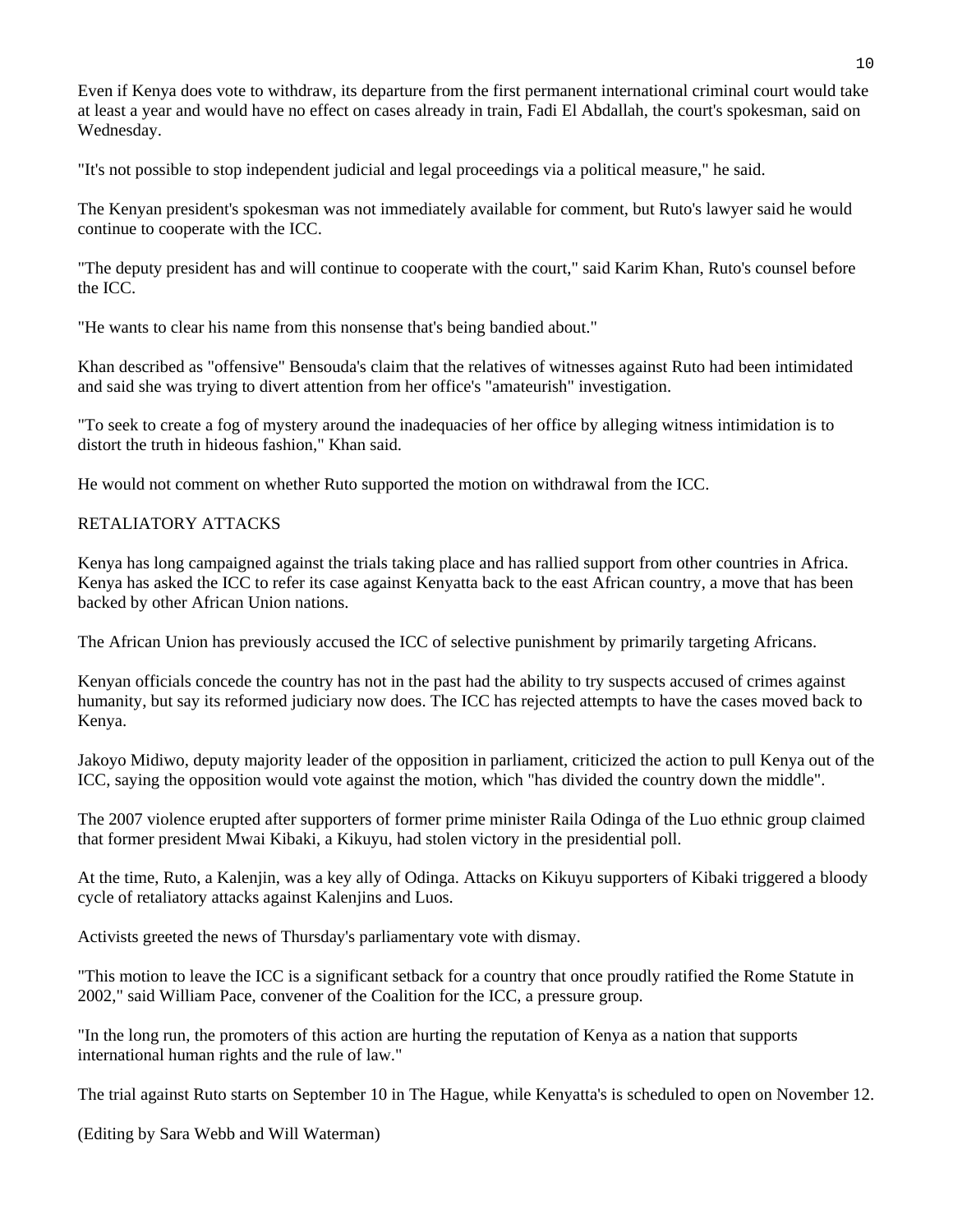## **Rights Campaigner Says Ruto Must Appear Before ICC**

James Butty

A human rights campaigner says that as the trial of Kenyan deputy President William Ruto is set to begin September 10 at the International Criminal Court in The Hague, the focus should be on the victims of the crimes against humanity that he is accused of committing and not on the politics.

This comes as Kenya's parliament voted Thursday to withdraw from the ICC, where President Uhuru Kenyatta and his deputy are due to go on trial for crimes against humanity for their alleged roles in the country's 2007 postelection violence.

Richard Dicker, director of the International Justice Program at Human Rights Watch said the parliament's decision would not impact Ruto's upcoming trial.

In addition, Dicker said Ruto cannot refuse to appear before the ICC because he had pledged to cooperate with the court.

He said the ICC got in involved because Kenya's parliament failed to pass legislation establishing a domestic tribunal to try those accused of complicity in the post-election violence.

"I think what's really important to understand is that Kenya's leaders broke their promises to hold national trials in Kenya. That failure obliged the ICC to step in as a court of last resort. And as Deputy President William Ruto's trial begins, the focus needs to be on the horrific crimes committed five years ago not on the politics," he said.

Dicker said Ruto cannot refuse to appear before the ICC because he had pledged to cooperate with the court.

"The motion adopted today, with all respect to the Kenyan parliament, has no impact whatsoever on the obligation of the deputy president to do what he pledged to do, and that is be there for the start of his trial on these serious charges," head said.

The African Union has criticized the ICC of focusing intensely on the continent. For example, over the last decade, it has been noted that the ICC has opened eight investigations, all of them in Africa, with more than two dozen people indicted.

But ICC Chief Prosecutor Fatou Bensouda has denied the court targets only Africans. She said the court is simply seeking justice for victims of crimes against humanity.

Besides, Dicker said, the ICC was invited by several African countries to investigate crimes against humanity.

"African states were active participating members of the group that created the ICC. And five governments, those in Uganda, Congo, Central African Republic, Mali and Cote d'Ivoire had asked the ICC to come to their countries and begin work there," he said.

 Dicker said he does not expect that the decision by Kenya's parliament to withdraw from the ICC would lead to other countries leaving the court.

He also said the parliament's decision is unlikely to enhance Kenya's standing internationally or in Africa.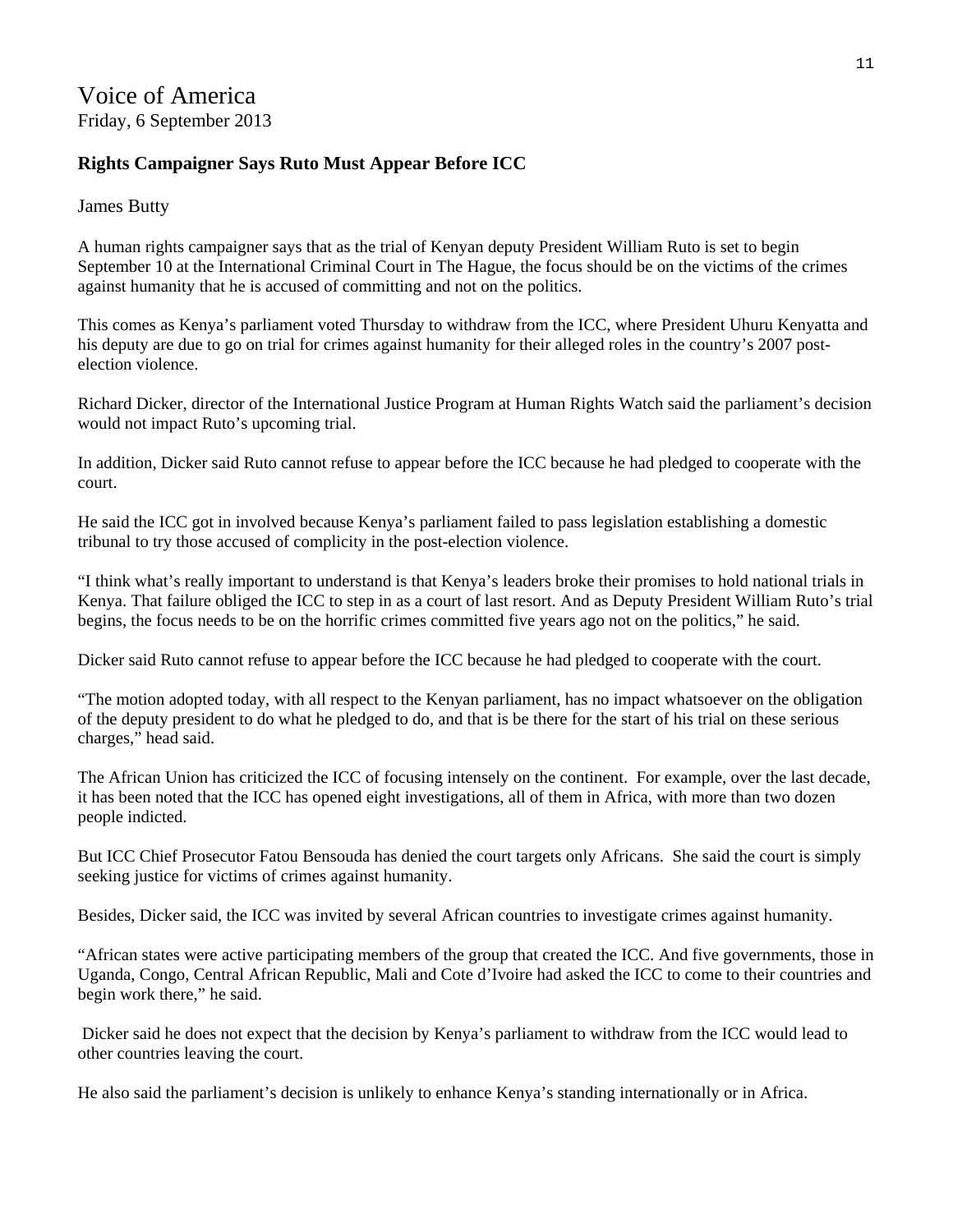# The Globe and Mail (Canada)

Thursday, 5 September 2013 Opinion

#### **Trial of Kenyan leaders thrown in limbo**

#### GEOFFREY YORK, JOHANNESBURG

The International Criminal Court is vowing to push forward with the prosecution of Kenyan leaders for crimes against humanity, despite the Kenyan parliament's vote on Thursday to withdraw from the court.

But while the prosecutions are technically unaffected, the vote is a symbolic blow to the ICC and a sign of mounting African anger at the court. If Kenya goes ahead with its threatened withdrawal, it would be the first country to quit the court, and it could embolden others to do the same.

The Kenyan decision is a vote for impunity and could hamper the court's ability to investigate crimes in Kenya after the withdrawal takes effect, human-rights activists say.

Kenya's president, Uhuru Kenyatta, and its deputy president, William Ruto, are facing trial at The Hague for their alleged role in orchestrating a wave of murder, rape and forced deportation after the 2007 Kenyan election. More than 1,000 people were killed and 600,000 were forced to flee their homes.

The trial of Mr. Ruto and Kenyan radio broadcaster Joshua arap Sang is scheduled to begin in The Hague next week, and Mr. Kenyatta's trial is set for November. But a number of prosecution witnesses have disappeared or died, and some analysts predict that the cases could collapse.

The ICC is planning to set up large television screens in public places across Kenya next week so that ordinary people can follow the trials in The Hague.

On Thursday, the MPs voted for a motion urging the Kenyan government to "immediately withdraw" from the Rome Statute, which set up the international court. The motion also calls for a bill to be introduced within 30 days to formalize Kenya's withdrawal.

The earliest that Kenya could formally leave the court would be a year from now. There is still a chance that Mr. Kenyatta – who could become the first sitting president on trial in The Hague – might veto the bill to avoid the appearance of evading trial.

Independent analysts said the Kenyan motion could dramatically increase the chances that the ICC would issue an arrest warrant for Mr. Kenyatta and Mr. Ruto. So far the two leaders have been allowed to remain free because they promised to co-operate with the court. But the parliamentary vote could signal that Kenya has stopped co-operating with the court, triggering the arrest warrants.

Amnesty International was among the groups criticizing the Kenyan vote. "This move is just the latest in a series of disturbing initiatives to undermine the work of the ICC in Kenya and across the continent," said a statement by Amnesty's Africa director, Netsanet Belay.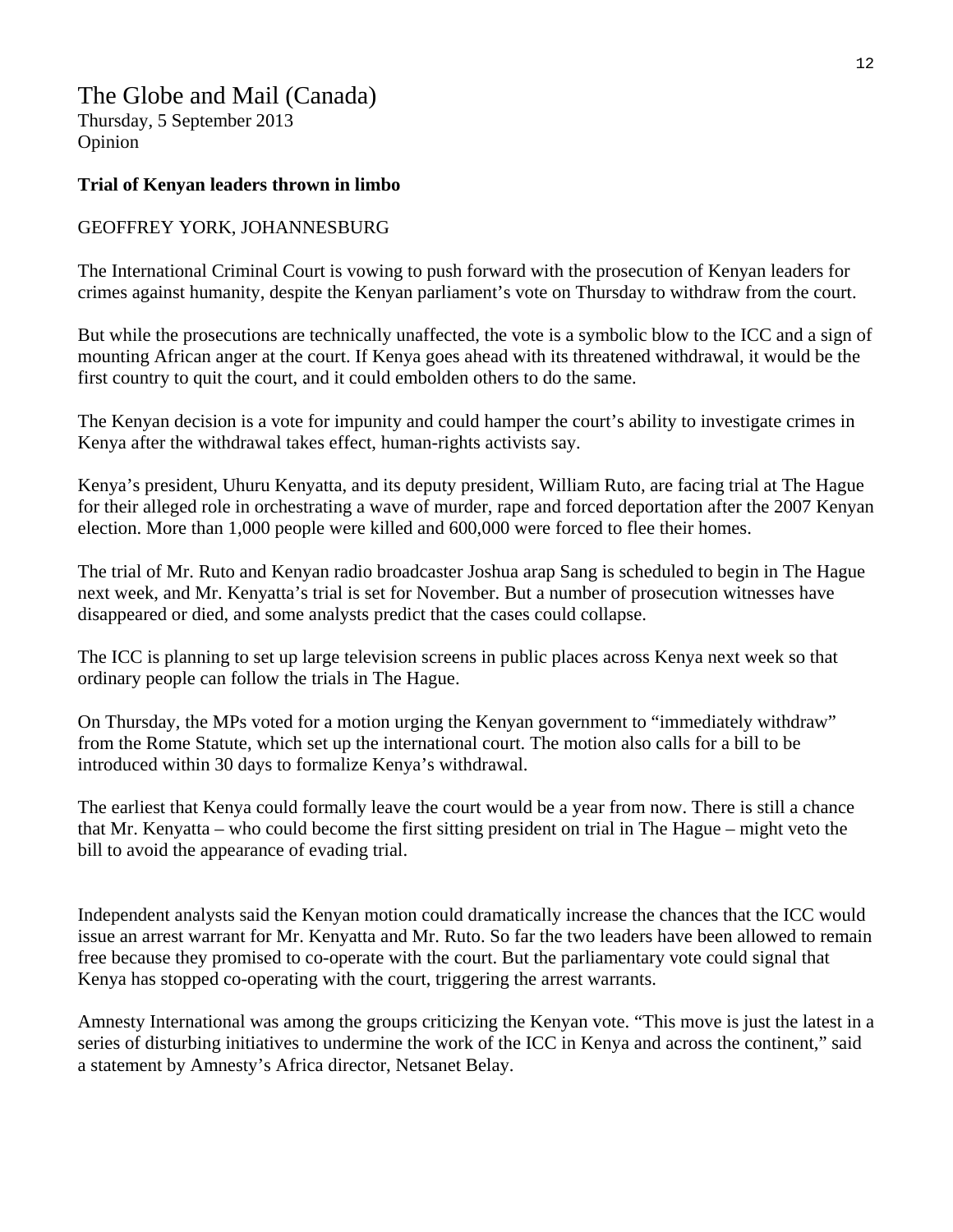"Essentially, a withdrawal would strip the Kenyan people of one of the most important human-rights protections and potentially allow crimes to be committed with impunity in the future. … This also sets a dangerous precedent for the future of justice in Africa."

William Pace, spokesman for a coalition of ICC supporters, said the Kenyan vote is a "significant" setback" for a country that had originally ratified the Rome Statute in 2002.

"In the long run, the promoters of this action are hurting the reputation of Kenya as a nation that supports international human rights and the rule of law."

The motion in the Kenyan parliament was supported by the ruling Jubilee coalition, which backs Mr. Kenyatta and Mr. Ruto, who were elected in March. The main opposition coalition walked out of parliament before the vote.

Many Africans complain that the ICC is biased, since it has only indicted Africans while global powers such as the United States and China refuse to accept the court's jurisdiction. A leader of the African Union has charged that the court is leading a "race hunt."

In the debate on Thursday, Kenyan MPs said the court was a "neo-colonialist" institution that should be relegated to "the cesspool of history." One MP said the court was designed to "arm-twist" African countries and "pander" to Western interests.

Opposition MPs warned that Kenya cannot place itself outside the realm of international law. It could become a pariah state if it quits the Rome treaty, they said.

Human-rights groups in several African countries said the Kenyan motion has set a poor example for the rest of the continent.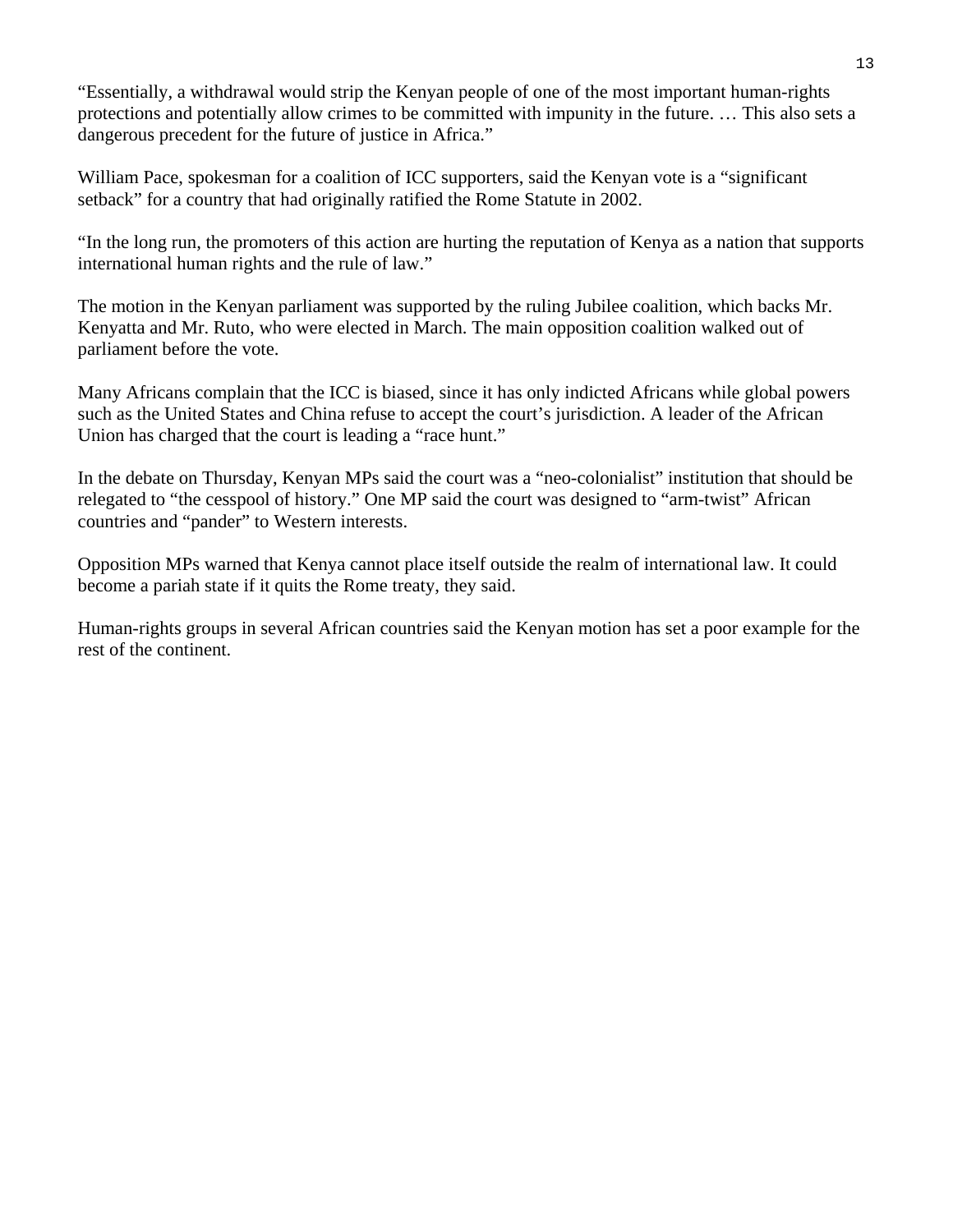# The Globe and Mail (Canada)

Thursday, 5 September 2013

### **Why it's never too late to prosecute war criminals**

### BERNIE FARBER

The writer Joseph Conrad once observed that "the belief in a supernatural source of evil is unnecessary; men alone are quite capable of every wickedness." This certainly rings true with respect to perpetrators and enablers of war crimes, genocide and crimes against humanity.

Media reports this week say German prosecutors intend to lay charges against a number of alleged Auschwitz guards despite the fact that the youngest is 87 years of age.

Hopefully the judicial system will finally work before the latest of these alleged Nazi war criminals succumbs to natural causes.

Just as important is some troubling reaction to this story: There remain those who believe that given the age of these perpetrators and that the murderous brutalities occurred more than 65 years ago, we should simply move on.

Really? Should we forget that according to many sources the SS battalion of guards at Auschwitz were cruel beyond all imagination. Charged with ensuring that the Jews who arrived by cattle car, starved, demeaned frightened beyond words were properly divided between those healthy enough to work and those to be gassed, they took on their task with a maniacal zeal.

The elderly, women and children were the first to be rounded up after the trains emptied. The guards used whips, truncheons and vicious German Sheppard dogs known as Hundesstaffe to relentlessly drive their victims into the gas chambers.

Following the war a number of Auschwitz guards were captured and put on trial. During subsequent interrogations one guard described what he witnessed:

He was a serjeant [sic] with the Bavarian Gendarmerie and came to the Waffen SS as an Oberscharfuehrer,a broad, thick-set beer swiller and a real swine. He was like death incarnate, always thinking out new methods. In June '41 I saw him chasing a Jew behind a dray until he was exhausted. Then he asked him if he would like some water. So he made him kneel down in front of a bucket and when he bent down to drink he pushed his head down under water with his foot and held him until he drowned.

Then there was Untersturmfuehrer Mueller… who used to practice the most incredible obscenities on the corpses when he was drunk. He was generally known as the 'crematorium clown'. Another of them, Emmerich, if he didn't like anyone's face, just ordered the guard to eliminate them. One couldn't bear the cries and screams very long, and the smell used to remain in your nostrils for days.In modern times, no one singular act by a nation-state has captured the nightmares of civilization more than the Holocaust. The act, therefore, of bringing the enablers of this horrific genocide to justice as long as one walks this earth is vital.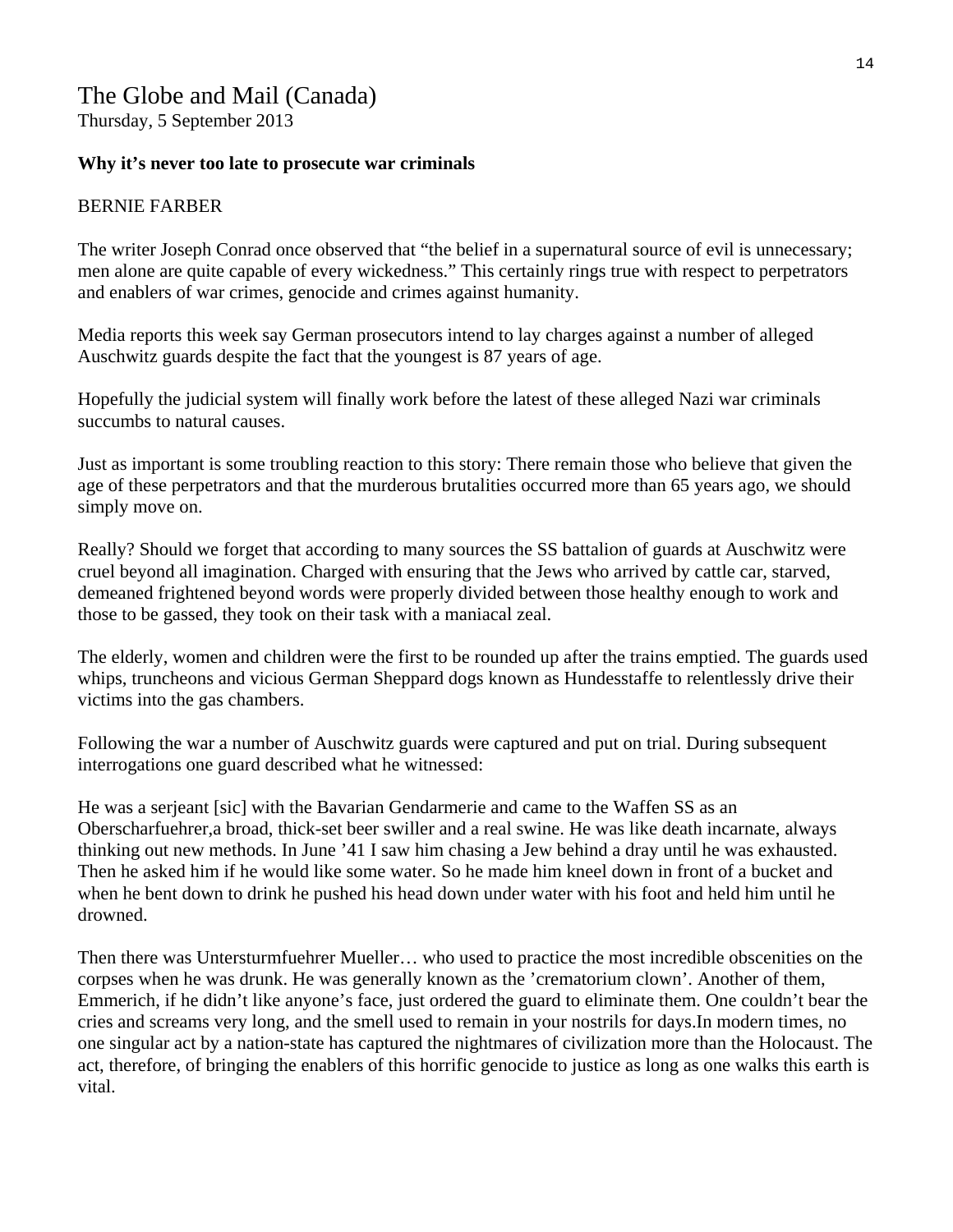The hunting down of war criminals sends a universal message that such unspeakable crimes will not be tolerated by a civil society. It tells potential perpetrators that there is no place to hide; that they will be hunted for the rest of their lives.

Indeed, were we not to have continued in our efforts against Nazi murderers would there have been any ethical justification for bringing brutes like former Liberian leader Charles Taylor to justice? Without fidelity to justice no matter how much time has elapsed could we justify the ongoing manhunt for Ugandan warlord Joseph Kony, who ruined the lives of thousands of children by kidnapping them as child-soldiers?

The fact that the perpetrators and enablers of the Nazi genocide may today be elderly can be no reason to shirk our duty to the victims. We ought not see them as they are today, but should remember them for the thugs and murderers they were more than 65 years ago. To allow their crimes to go unpunished would give Nazism a posthumous victory and send a message of hope to the genocidaires of tomorrow.

At this time in human history we still face the specter of genocidal crime and mass murder. At a time when modern day war criminals look for sanctuary far from where they committed their crimes, we must not waver; doing so sends a message that if you can escape justice for 65 years, mass murder is of no relevance.

For the sake of the victims, we must demand continued justice with no get-out-of-jail-free card simply because you reached old age. It is no exaggeration to say that we must all be the protectors of our society and its values. We rely on our government to act on our behalf. As a society we must ensure fidelity to law because we understand that evil is possible but also that justice is achievable and in the end, we are all responsible.

We have a solemn obligation to the victims and the survivors alike to hold the wicked accountable for their heinous crimes and to effect some measure of justice for what they have done.

There is nothing supernatural about that.

*Bernie M. Farber is the former CEO of Canadian Jewish Congress. Today, he writes on human rights issues while working with Gemini Power Corporation building sustainable industry on First Nations Reserves.*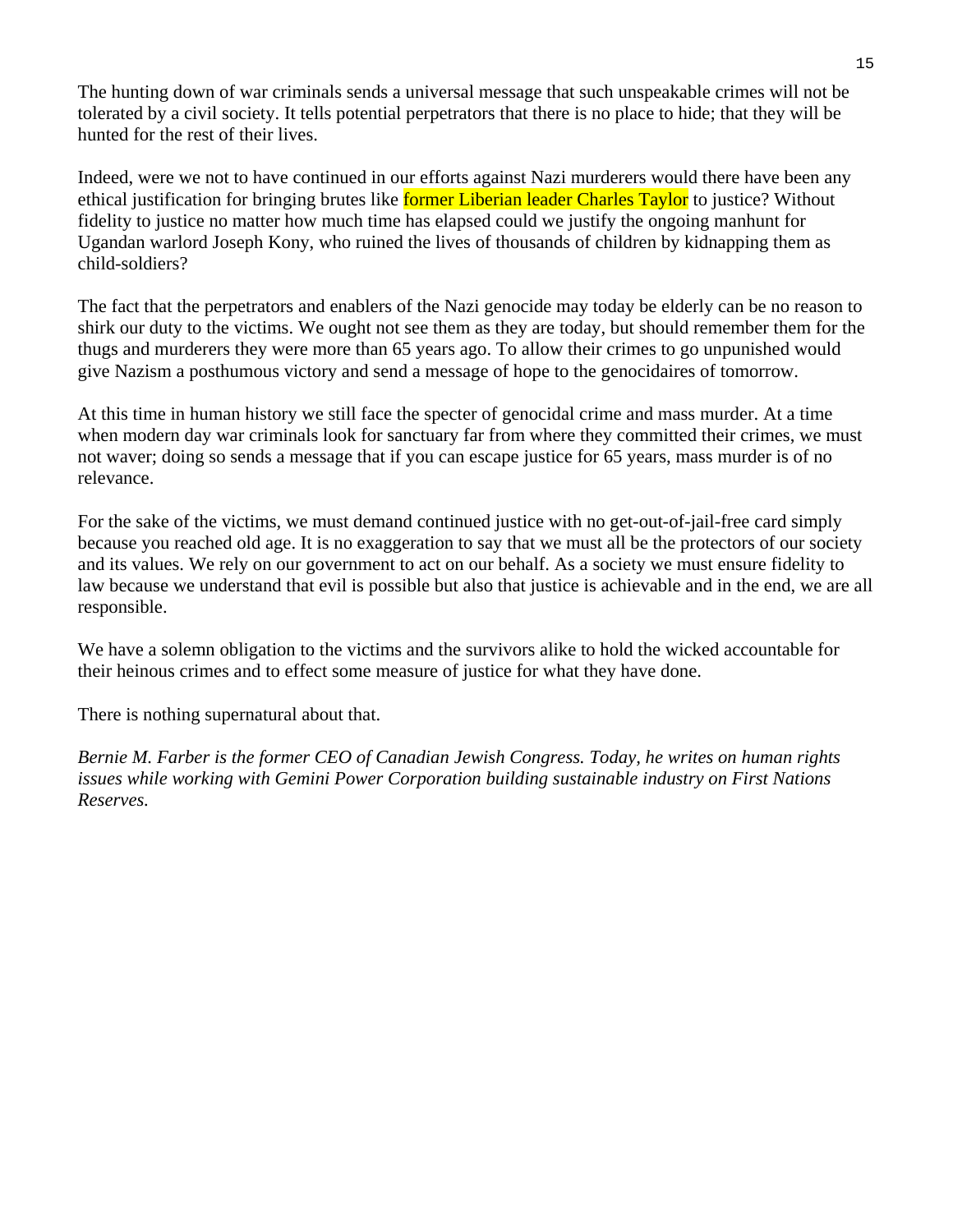Global Research Thursday, 5 September 2013

## **War Crimes, International Law and the "Perception Management of Genocide"**

By John Bart Gerald

*but here Death is already chalking the doors with crosses, and calling the ravens and the ravens are flying in. – Anna Akhmatova* 

Overruling the foundations of international law, the U.S. is intent on attacking Syria. The UN has not given permission. U.S. President Obama will ask Congress for permission. Syria has not attacked the U.S... The United Kingdom and Canada have refused to partake overtly. France awaits U.S. Congressional approval.

In 2011 the Libya newly formed by NATO officially recognized as the legitimate government of Syria, the Syrian National Council, one of the rebel groups which would make up the Syrian National Coalition. In 2012 the following Islamic countries recognized the entire rebel Syrian National Coalition: Bahrain, Kuwait, Oman, Qatar, Saudi Arabia, United Arab Emirates. In 2012 these Judao-Christian NATO countries officially recognized the Syrian National Coalition: France, Turkey, Italy, U.K., Spain, Denmark, Norway, Germany, Belgium, Luxemboug, U.S., Australia, and the Netherlands. Official recognition followed extensive covert assistance to rebels.

The transition to direct military actions against the current selected victim, without UN approval violates the UN Charter, the law against aggression as defined by the Rome Statute of the International Criminal Court, the Convention on Genocide, and the Laws of War.

According to the ICC definition in Article 8 of the Rome Statute: "act of aggression" means the use of armed force by a State against the sovereignty, territorial integrity or political independence of another State, or in any other manner inconsistent with the Charter of the United Nations (Wikipedia). Article 15 states: In respect of a State that is not a party to this Statute, the Court shall not exercise its jurisdiction over the crime of aggression when committed by that State's nationals or on its territory. So the law does not apply to the U.S. and Israel (and Sudan) since these refused to ratify the Rome Statute. Countries who have ratified it, subject to the law, are not likely to participate in a military attack on Syria.

The Rome Statute does not protect leaders of nations who aren't members of the International Criminal Court from prosecution for the crime of genocide. Foreseeing a tactical need for what might be declared genocide, the U.S. commitment to the Convention on Genocide itself is accompanied by Reservations which make its application to the United States subject to U.S. interpretation. This provided some warning of U.S. foreign policy intentions.

In the U.S. people's natural fear and hatred of genocide is reinforced by seventy years of propaganda, entertainment, academic curricula, and literary and intellectual understandings about Europe's Holocaust of the Jews in WWII. The agenda of a non-ICC member committing genocide, would be to perception manage the people's awareness of contemporary genocide into norms of profit making and wars of defense.

North American discussion of genocide is kept rigorously apart from the defense industry's arsenal of nuclear weapons or discussion of nuclear power. The threat of genocide in the nuclear destruction of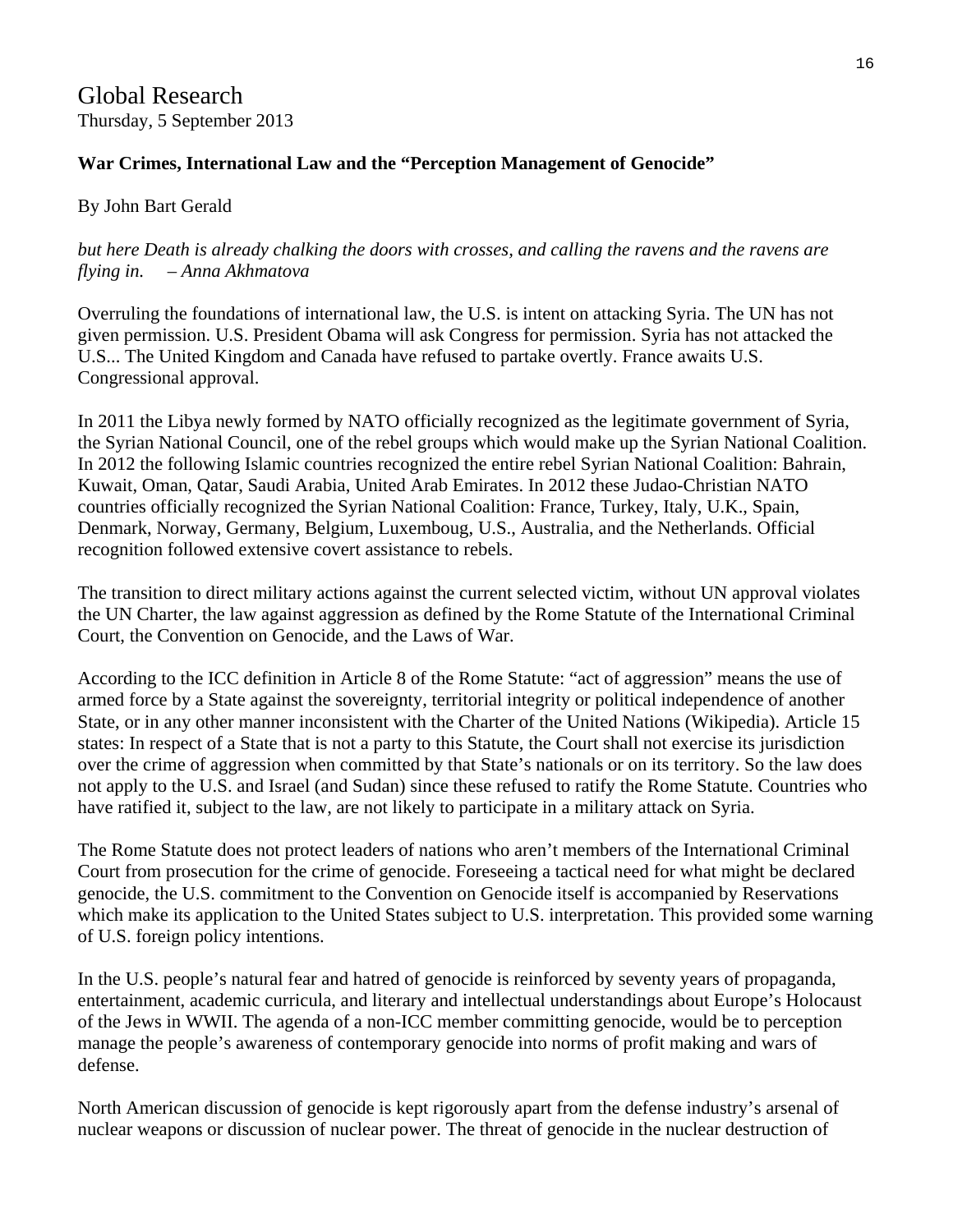national groups and particularly nuclear strike policies, forced the West's understanding of the Convention to focus on the singular threat to scapegoated groups within its own cultures.

When the U.S. with NATO powers attacked the Federal Republic of Yugoslavia in 1999, bombing civilian areas and infrastructure, FRY President Milosevic correctly charged the NATO powers with genocide at the International Court of Justice. NATO country defense against the charge relied on legal technicalities rather than refutation. It also relied on the un-adjudicated death of Milosevic in the Tribunal's prison, and the replacement of the International Court of Justice with the International Criminal Court. The charge of genocide against NATO countries remained; the offending countries were not absolved of guilt. When the genocide is obscured its perpetrators wander into old age un-prosecuted.

Milosevic 's fate may have dissuaded other victim nations from appealing to international courts for justice.

U.S. policy toward the countries it destroys through military actions removes the victim government's recourse to international justice. The denial of legal justice begins well before the military action with the transformation of the victim country's leader into a monster. U.S. media focus on the leader's violation of human rights, for policies as ugly as those at Guantanamo Bay but noted by the press as extreme, inhumane, intolerable, despicable, and criminal. This transfers the people's outrage at their own leaders to crimes of a foreign leader.

The war on Islam has allowed dehumanization of Muslims, followed by the bombing of civilian centres, civilian infra-structure, and subsequent destruction of national cultures, ie. Iraq, Afghanistan, Libya. The human rights violations of the naturally evolved governments were used as justification for US/NATO intervention. The English speaking world, fearing the strict morality of Islam and its purity, centered its attacks on Islam on the immorality of Muslim leaders. Saddam Hussein was executed in a victor's court after 15 years of a Western media hate campaign.

The propaganda against Muammar Gaddafi led to his degradation and extra-judiciary murder. Both adhered to moral codes and were more effective, protective and humane leaders than those who replaced them. Portraying Islam on a world-wide stage as morally deficient began with an Anglo-American literary campaign using Salman Rushdie's Satanic Verses, which provoked such extreme response from Muslim fundamentalists that literary establishments devoted to freedom of speech rose in arms. As though the Jewish and Christian intellectuals of nuclear powers had the right to judge religious sensibilities of less well armed religions. The concept of a "war on Islam" itself was carefully avoided by the media.

At what point do unequal religious wars, which have resulted in the destruction of several Muslim nations and Muslim peoples so far become clearly a genocide ?

The genocidal aspect of destruction of the Federal Republic of Yugoslavia as a national group, was diluted by focusing on the genocides of individual ethnic and religious groups of Croats, Serbs, and Muslims.

In Iraq however, the national group was of one predominant religion. By emphasizing and encouraging sectarianism within Iraq, the public's perception of a genocide was bent to internal dissent and civil war. The red mist of the 1990 U.S. / Coalition invasion, where thousands of shopkeepers in uniform were machine gunned and bulldozed into desert trenches (with military and civilian casualty statistics suppressed by Global media), the statistics on the damage to Iraq, its people, its culture, its intellectual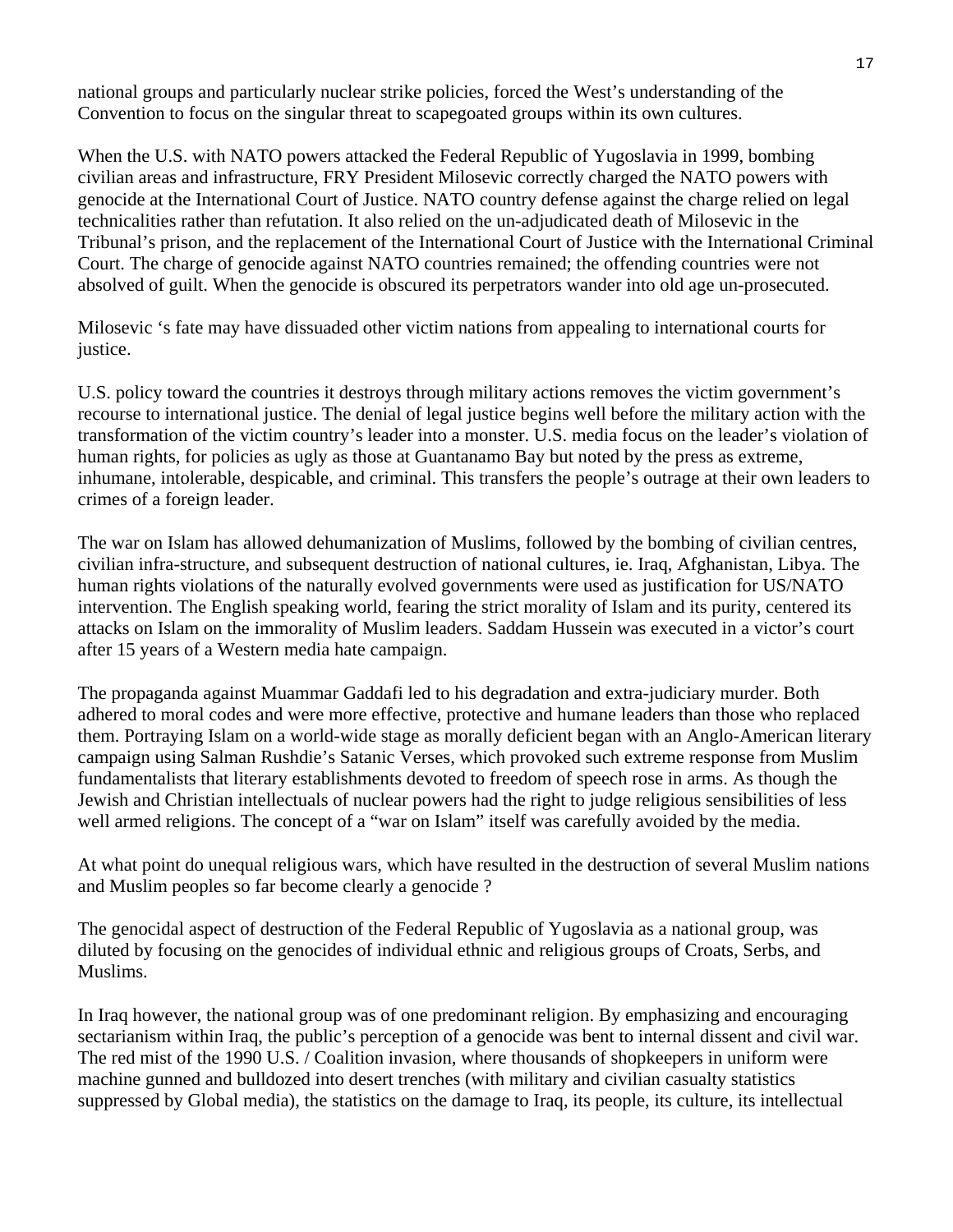community, the diaspora of Iraqi refugees seeking lives in foreign countries, were ground to a fine powder by the second Gulf War and establishment of the NATO country controls which left us with Iraq of today.

Since 1990 a proliferation of U.S. organizations and foundations became devoted to the issue of genocide, and based in the Universities or governments which provided us with the leaders propagating the genocides. Yale which supplied the nation with Presidents Bush Senior and Junior, hosts the the Genocide Studies Program at Yale (founded 1998). Harvard which provided President Obama with a curious education in law boasts the Carr Center for Human Rights Policy (founded 1999) that provided Samantha Powers and the Canadian Michael Ignatieff a platform for supporting the invasion of Iraq, an aggression. U.S. Organizations devoted to the prevention of Genocide have been reluctant to recognize Israel's policies toward Palestinians as violations of the Convention.

Throughout North America, the 'genocide prevention' establishment (which now includes the FBI) is unswervingly dedicated to supporting U.S. Government policy, excusing, or ignoring it.

In Canada most organizations devoted to Genocide prevention, as well as the experts on genocide, are firmly Canadian government advocates, while it is usually government which presents the primary threat of genocide against a people.

It is just because the contemporary government policies which allow extremes of injustice against Aboriginals have a history, that their continuation is "intentional". The effect is made clear by history, evidence, statistics, and human suffering. To confuse contemporary policies which assure the termination of a group, with the ugliness or glories of conquest, insists on historical crimes as a norm and re-writes history to accommodate a contemporary and essentially bureaucratic evil. The intention of discovering and settling the Americas was not genocide. Its tactical use of genocide, which continues for profit, is genocide, and the need to manage the public into perceiving the damage against American Indians as "collateral damage" has laid the groundwork for the tragic crimes of American history: the bombing of Hiroshima, of Nagasaki, the firebombing of Dresden, the defoliation of Vietnam, the bombing of Iraq. Each involves the immense "collateral damage" of millions of civilian lives. It is when the creation of "collateral damage" becomes a policy that it becomes clearly genocide. U.S. and NATO policy in the Middle East is consistently killing hundreds of thousands of civilians, displacing millions, destroying infra-structure, and past any claim of "collateral damage," outside international law and without assuming the care of a conquered people as required by law.

Canada's Montreal Institute for Genocide [sic] and Human Rights Studies (founded 1986) hosts the government's "All-Parliamentary Group on the Prevention of Genocide" and "Will to Intervene Project." Canada's Senator Romeo Dallaire tries to move the concept of "Right to Protect" (R2P) which can result in military intervention 'to stop a genocide', toward peace keeping, ie. to keep the fighting groups apart. General Dallaire, commander of the UN peace keeping mission during genocide in Rwanda was doing just that when abandoned by the world powers that signed the Convention on Genocide.

Currently, Dallaire would have favoured intervention in Syria some years ago but wonders why military intervention is suggested now when it would do no good for the people. He advises against a military attack on Syria, particularly without accurate field information. The UN report of its chemical weapons investigators is neither prepared nor released.

The domain of what genocide is and where the word applies is fairly strictly controlled, manipulated and media managed, by or to the interests of the offending government. Perception of contemporary genocide is increasingly controlled by statistics in the hands of government and corporate organizations. What